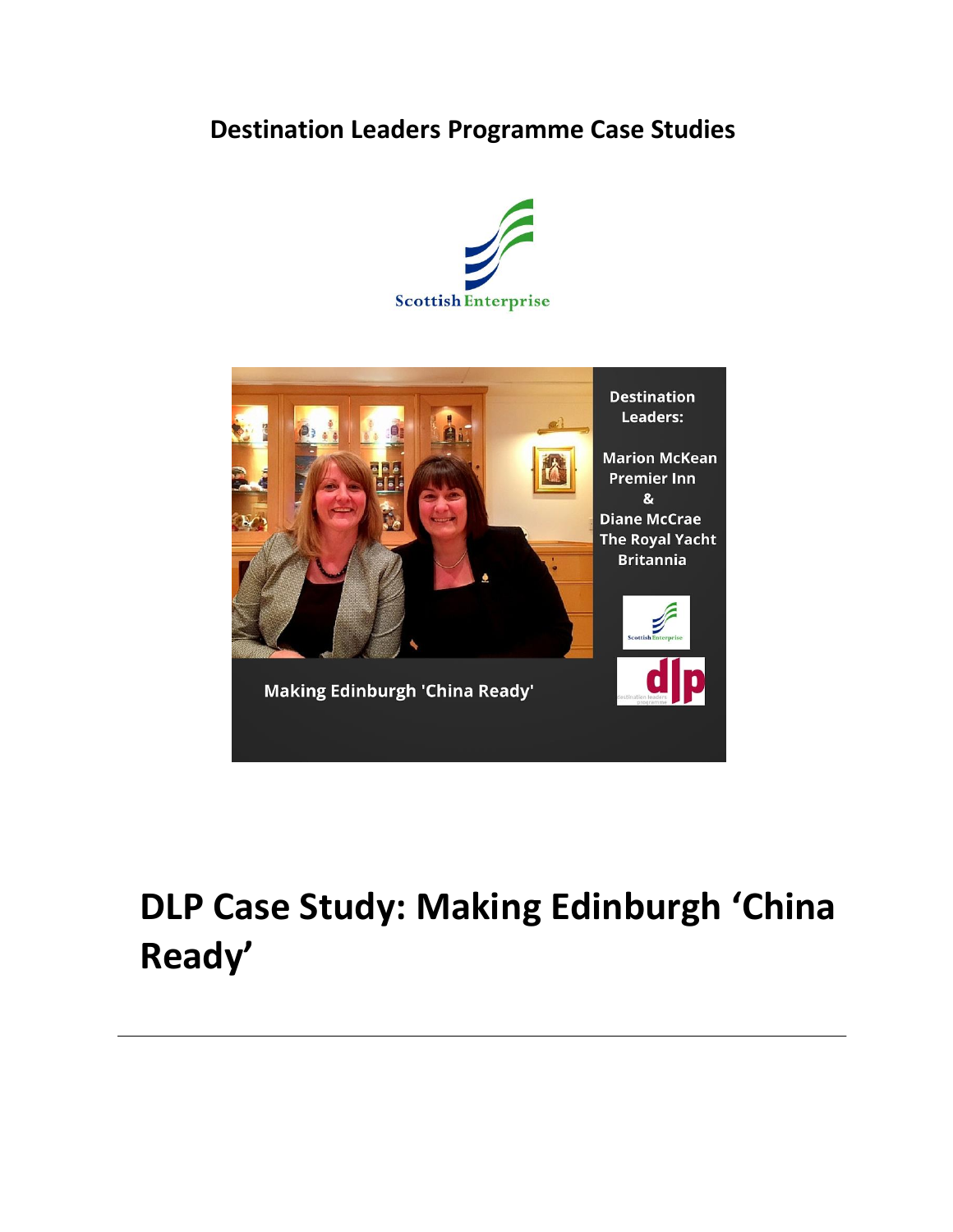# **DLP Case Study: Making Edinburgh 'China Ready': Marion McKean, Cluster Manager Premier Inn Edinburgh City & Diane McRae, Senior Sales & Events Manager, Royal Yacht Britannia**

#### **Background: From Student Project to Destination Initiative**

This case study charts the progress of what began as a group project assignment by four participants on the second Destination Leaders Programme (2014-2015) – Marion McKean, formerly of Whitbread Premier Inns, Diane McRae of Royal Yacht Britannia, Susan Russell of Festivals Edinburgh and Lyndsay Wilkie of Edinburgh First- and its transformation to the China Ready plan; an industry initiative for Edinburgh. At the time of writing, the **China Ready** Plan currently includes an industry group, a published Business Opportunities Guide, a series of industry business briefings including a digital media workshop, available to the Edinburgh tourism sector via ETAG (Edinburgh Tourism Action Group).

For their project, the group chose to ask the question, "*Is Edinburgh ready to capitalise on the Chinese Market*?" and used their research findings to identify practical industry recommendations on how the city could become China-ready. Since presenting their findings and recommendations to industry in May 2015, the four DLP alumni Marion McKean, Diane McRae, Susan Russell and Lyndsay Wilkie have watched their DLP group project transform into a tangible industry initiative with support from ETAG, Scottish Enterprise, Edinburgh Napier University, Edinburgh Airport and China Air Services.

#### **Making Edinburgh China Ready – What Does that Mean?**

Worth £62 million in 2014, China is in the top 5 growth markets for Scotland. Edinburgh is the most visited UK destination for Chinese visitors outside London, and has approximately 3,400 Chinese students studying in the city - in 2014 over 100,000 Chinese tourists visited Edinburgh Castle alone. To capitalise on the market growth potential, Edinburgh wants to increase the volume and value of Chinese visitors and is keen to attract Scotland's first direct flight from China. The China-Ready plan for the city involves:

- Industry Familiarisation: training opportunities, business briefings, print resources such as the China Ready Business Opportunities Guide
- Industry Collaboration: making the most of opportunities such as media visits, #blogmanay, linking with Chinese Students and celebrating Chinese New Year
- Industry Support for the Edinburgh China Air Link Project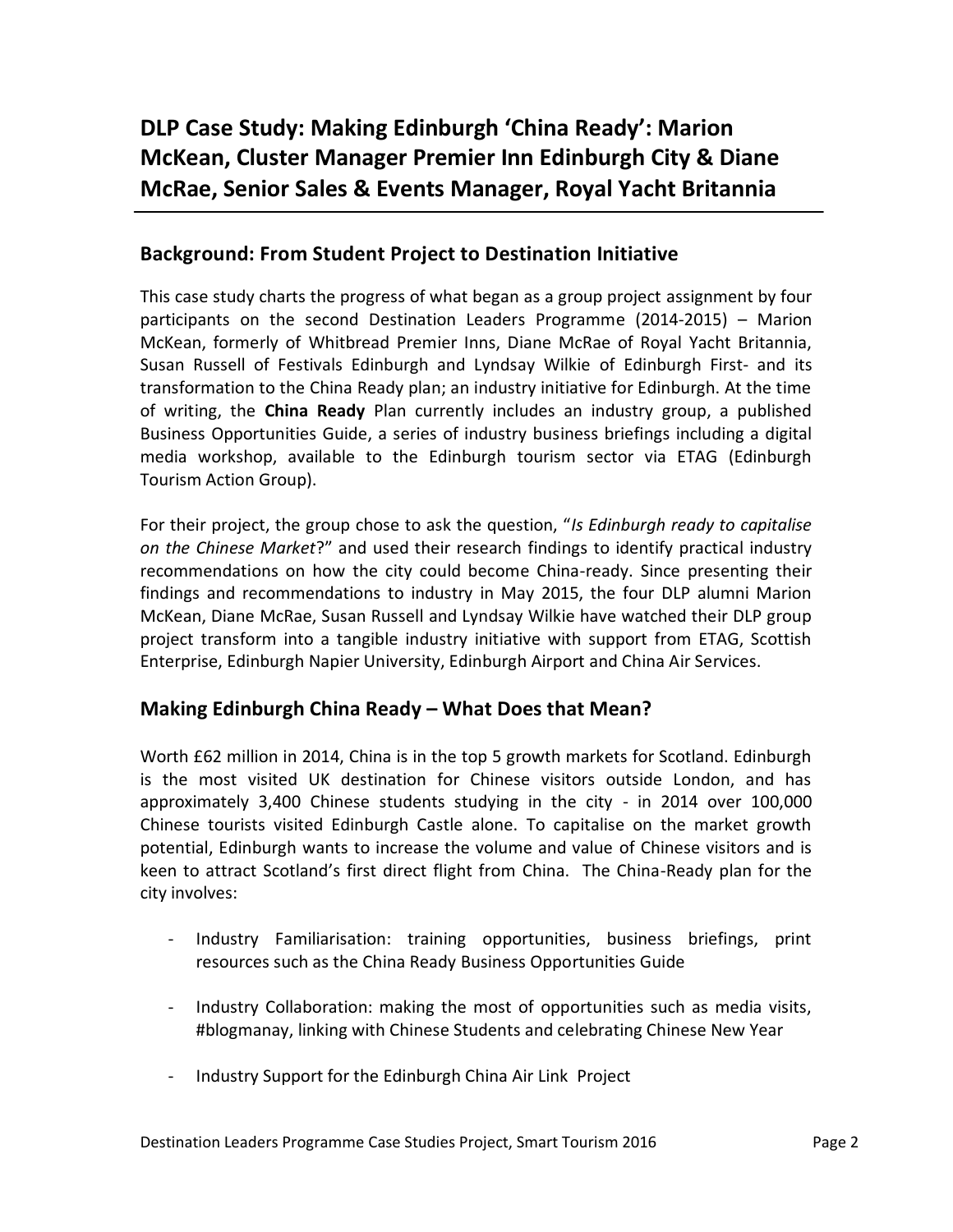#### **The Destination Leaders Programme Group Project**

The DLP group project is the assessed component of the programme and is designed to give participants the opportunity to demonstrate and apply the insights and learnings gained from the speakers, workshops, research and the other DLP participants over the course of the programme. It also provides participants with a valuable and realistic realtime experience of the challenges in developing destination level projects, from considering the strategic business and market drivers which are affecting destinations globally in their approach to destination development to the practical issues of working collaboratively with a range of colleagues across different subsectors of the tourism industry.

While not the key driver, there are already a number of examples of group projects translating into a tangible piece of product development, enhancement of the customer or visitor experience, or prompting further tourism industry research; these offer valuable additional benefits for destination development and DLP participants.

**Margaret McNeil, Tourism Manager, Edinburgh Tourism Action Group (ETAG) says:** *"The Edinburgh 2020 Tourism Strategy had identified the China market as having significant potential for economic growth, but this project was the catalyst to really focusing on the opportunity and identifying practical activities, supported by effective destination leadership and collaborative working, to ensure the city was genuinely making the most of this opportunity. The timing was also very important, given Edinburgh Airport's focus on developing a China air route into the city."*

## **China Ready: Marion McKean, Diane McRae, Susan Russell, Lyndsay Wilkie**

In this case study, Marion McKean and Diane McRae explain the motivations for the group's choice of project study, insights into how they approached the project work and what their research involved, the challenges they have faced along the way, what impact they hope the China Ready Plan can have for Edinburgh as a destination and the benefits of being part of the Destination Leaders Programme.

#### **What was your motivation for choosing China as a research topic?**

Marion explains, "We were aware of the importance of China as an emerging growth market for Edinburgh and there were signs that the city had already recognised the opportunity – through conversations during the programme with other DLP participants such as Edinburgh Airport, and via insights into other destinations that we learned about on the programme such as Melbourne, we knew that China was a high spend market and that collaboration with China had delivered growth into other destinations such as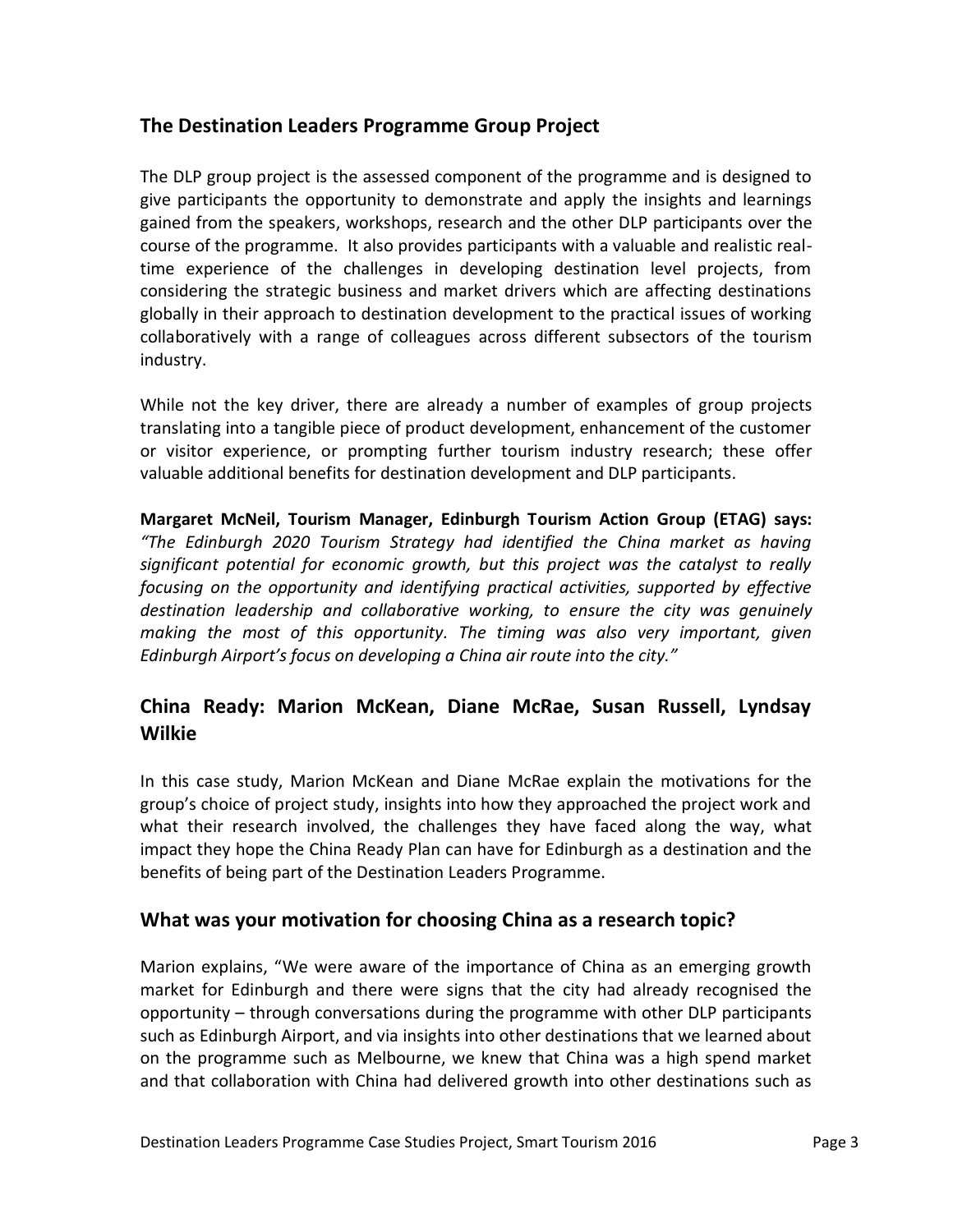Australia, USA and the EU. I think all in our project group were conscious that Edinburgh as a city talked about 'China' but didn't know how to fully engage with Chinese visitors". Diane continues, "The timing for researching China was also significant – 2015 was the Year of UK-China Cultural Exchange, there was already a £14bn trade agreement between the UK and China (in 2014), a signing of a Memorandum of Understanding and we were aware of Edinburgh Airport's ambitions to be the first airport to attract Scotland's first direct flight from China."

#### **What approach did the group take to working together on the project?**

We took a practical approach, given that there were four of us and we had a limited time frame to complete our research then deliver a final report and a presentation. It was really important for each of us in the group to have an individual focus and from the start we all agreed that there would be no divas! We ensured that each group member took ownership of a specific area of study or research – it made sense to play to the strengths of team members.

Working on the group project can be tough in terms of getting time to meet up and progress the work, so in terms of communication, we looked for ways to share updates and information via channels which worked for us, for example, using What's App instant messaging.

When it came to compiling the final report we each contributed written sections but trusted just one editor. The most important factor for us was mutual respect, both professionally and personally and fortunately, this worked very well for us as a group.

#### **What did your group project research consist of?**

We conducted desk research via journals and digital resources from Edinburgh Napier University digital library, which we got guidance and help into using at the start of the programme. Using information from other destinations we had studied on the Destination Leaders programme we were able to compile city competitor analysis for Melbourne, New York, Paris and London.

We wanted to find out more about the Chinese student population in Edinburgh, so we organised focus groups and questionnaires – we had immediate access for the questionnaire at Edinburgh Napier University and we ran focus groups at Edinburgh University through Lindsay's network.

We acquired valuable data online from tourism bodies including VisitScotland and Visit Britain. We drafted a questionnaire to survey Edinburgh-based tourism businesses and marketing bodies and organised meetings with tour operators, hoteliers, visitor attractions and retailers who recognise or already work with China including Harvey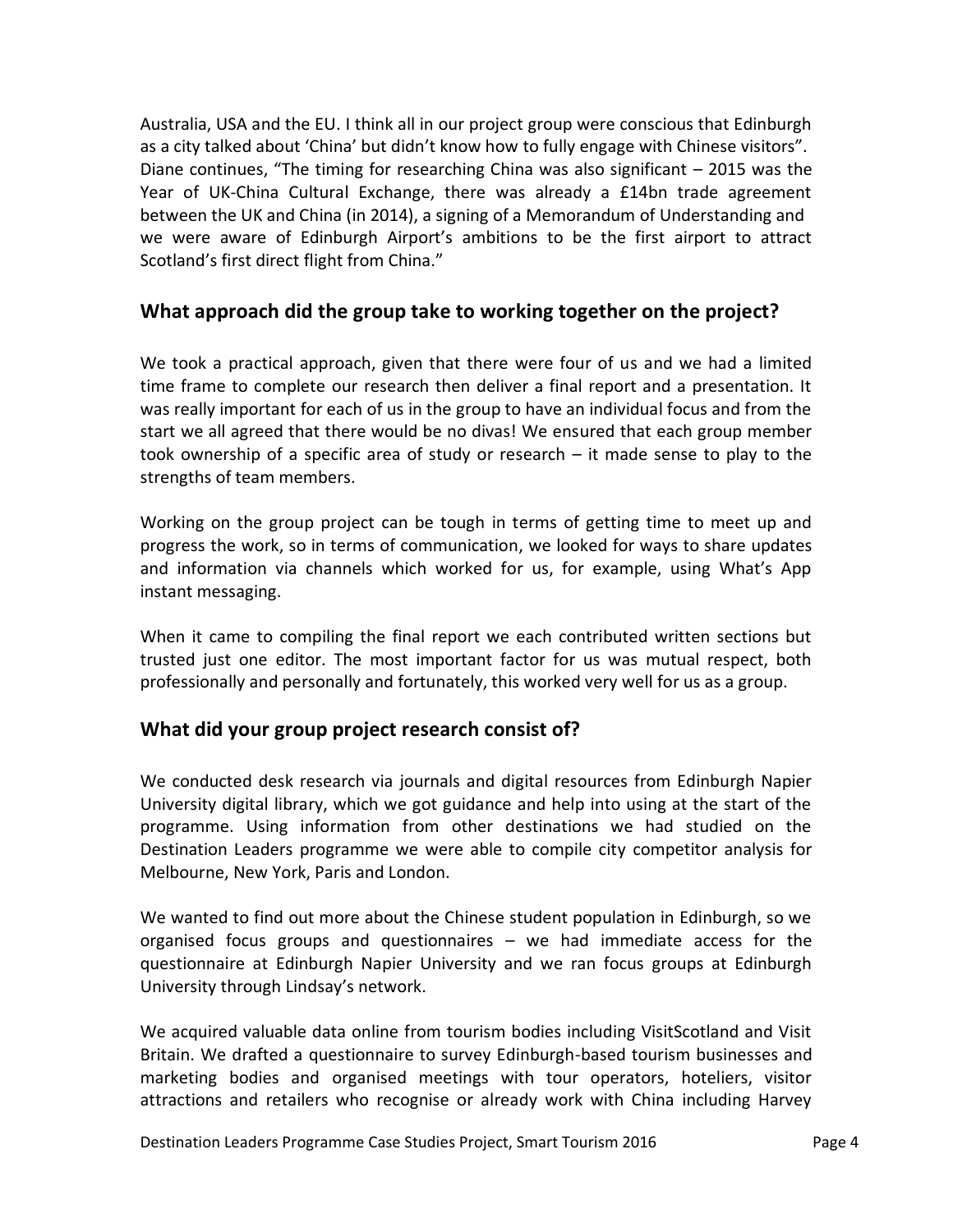Nichols, Edinburgh Castle, JAC Scotland and Wangping Travel. Lastly, we identified the important role of digital media channels (significantly different for China) in messaging.

#### **What leadership challenges did you face in working on the project?**

Like all of our DLP colleagues, there were several. Despite a harmonious group dynamic, time management was one of the most challenging factors, trying to make time for DLP project workshops, residential weekends and study visits, reading, personal study, and our own full time job and personal commitments required a lot of juggling and collaboration, as well as managing the programme timing across holidays and leave periods.

Half of our group had no academic experience and the project report required academic referencing and editing, not to mention strict word counts. Whilst researching, we frequently encountered contradictory information across tourism statistics. Managing all of this was great experience in terms of our leadership skills, requiring collaboration, listening, patience and again, mutual respect.

# **What has the** *China Ready* **initiative achieved for Edinburgh as a destination and what are the challenges ahead?**

In terms of progress so far for Edinburgh as a destination, at the time of writing (February 2016) this includes the set-up of a collaborative industry group chaired by DLP alumnus Rob Lang, Head of Marketing at Edinburgh Airport. The group is ETAG-led with a consultant to drive strategy and the group agrees to:

- Contribute to and benefit from Edinburgh's developing position as a China-Ready destination
- Build on recommendations form 2020 Strategy; DLP findings and 2015 ETAG conference to collaborate
- To support and develop businesses individual and collective understanding and ambitions to:
- Increase the volume of Chinese visitors
- Support Edinburgh Airport's drive to convert a China direct route

We have engaged with several bodies which have helped us progress, including the China Britain Business Council, the Chinese Consulate, City of Edinburgh Council and VisitBritain. April Tsai, Programme Coordinator of English as a Foreign Language at the Edinburgh Institute, part of Edinburgh Napier University, has also provided invaluable tips and first hand experiences of how to welcome and support Chinese visitors to Edinburgh and Scotland – both in our business opportunities guide and at the ETAG 2016 conference.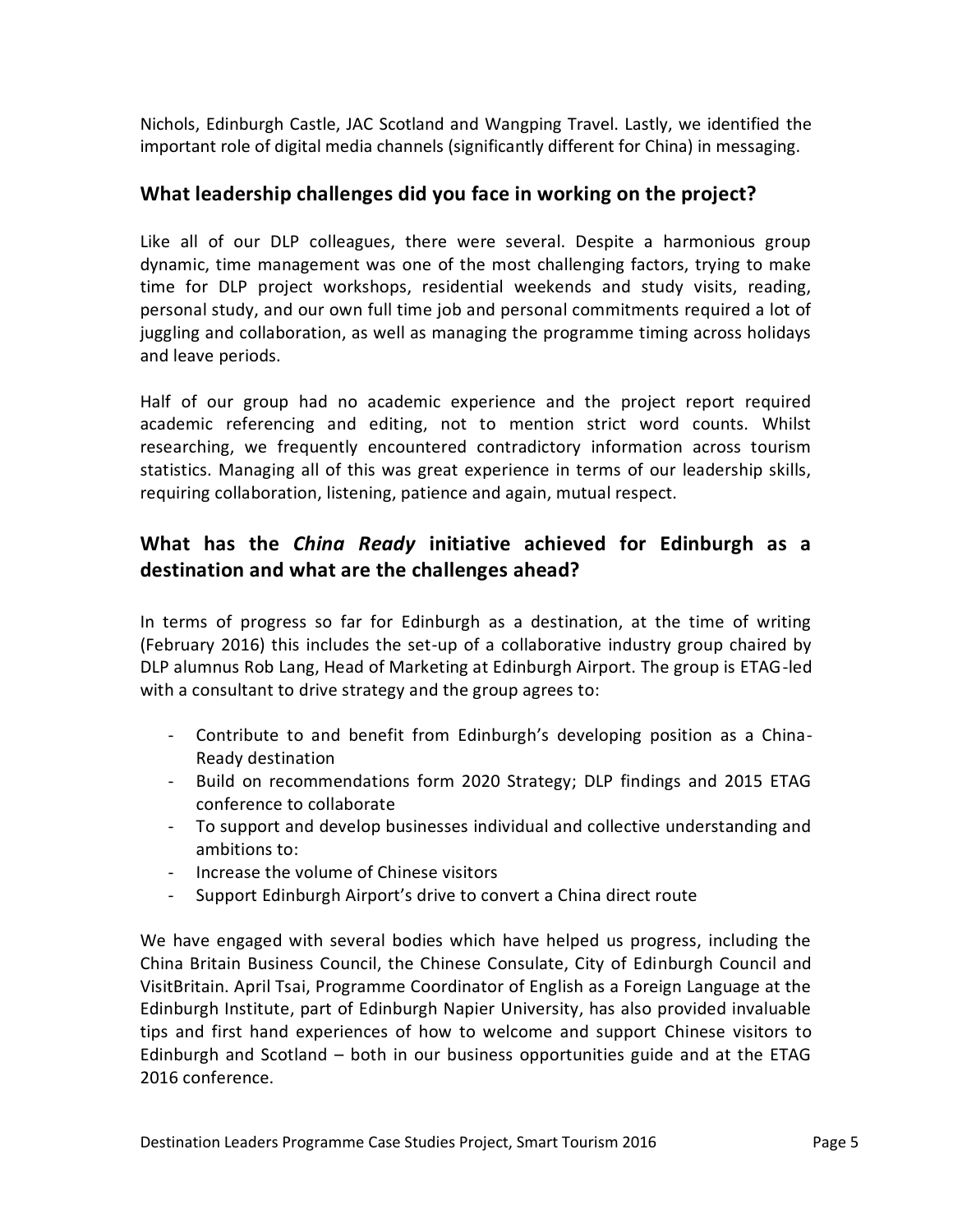## **What has the** *China Ready* **initiative achieved for Edinburgh as a destination and what are the challenges ahead - continued**

ETAG has hosted a number of briefings and workshops for the Edinburgh tourism sector since 2015 comprising a Breakfast briefing to launch the initiative, a Digital Workshop, an Innovation Workshop, and a successful China presentation at the 2016 ETAG Conference (February). The role of digital media and #Blogmanay for Edinburgh's Hogmanay celebrations 2015-2016 has been significant in attracting Chinese digital media as a gateway to both Edinburgh and to Scotland. So far, there have been 20m views of content created through the two hashtags/topics (#hogmanay and #blogmanay) on Weibo.

In terms of current and future challenges, our project research highlighted potential barriers to growth including the Shengen Visa, (at the time of writing the UK Government extended the Visa to 2 years in January 2016, which would potentially enable visitors from China to make multiple trips to the UK for longer periods. The visa would be available for business people to attend conferences or to investigate setting up a business, and tourists) the lack of direct flight access to Edinburgh/Scotland, and the absence of language and signage for visitors.

By creating a dedicated strategy for the city to engage with the Chinese market, an active industry group including our airport, and by briefing our businesses how to engage with Chinese visitors and how to communicate via the appropriate digital channels, we believe that becoming "China Ready" will go a long way to prepare Edinburgh to welcome Chinese visitors when the moment arrives.

# **What impact has the learning experience of your group project activity had on you personally and/or professionally?**

Diane says, "We were very lucky in that all the members of our project group got on instantly and the chemistry made our experience a memorable one, we're all in touch regularly. The programme is one of the best things I've ever done to date – for example, our weekend learning journey to Amsterdam was such a valuable experience and we took back lots we could apply in Edinburgh.

From the venues collaborating there, you can tell that right across the city that their one aim when a visitor comes in is to make sure that the visitor experience is consistent across the whole journey and the venues, festivals, events, accommodation and attractions do that by working together".